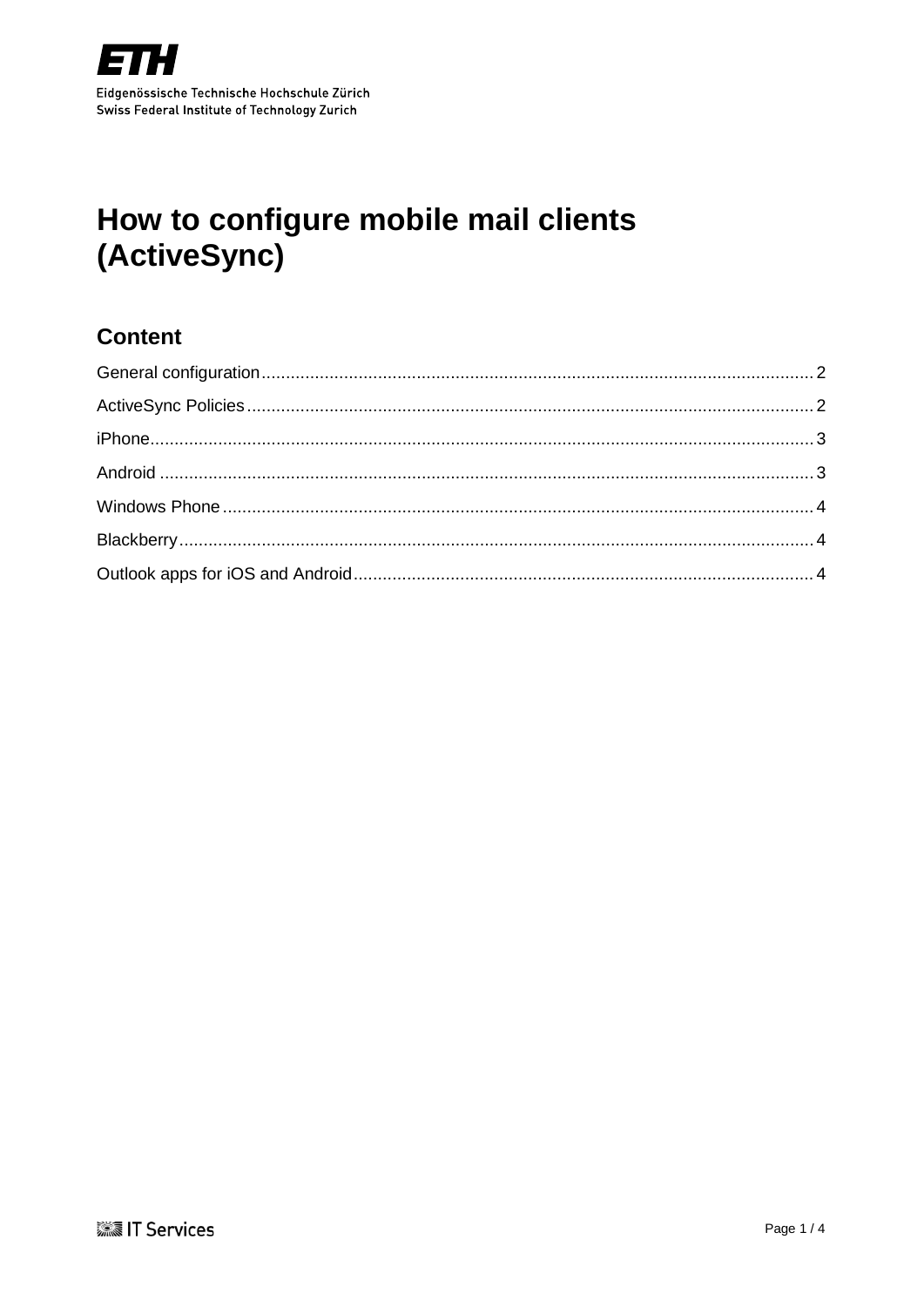## <span id="page-1-0"></span>**General configuration**

By default, most mobile devices have a mail app, which is offered directly by the installed operating system. In conjunction with an Exchange mail server, virtually all of these mail apps use "ActiveSync" as the connection protocol. Currently, Android and Apple are the most widely used systems.

In the ideal case, the configuration of ActiveSync mobile mail apps requires very little input. At least the following details are required:

**Mail address:** *<*ETH username>@ethz.ch **Password:** \*\*\*\*\*\*\*\*\*\*

For the e-mail address, we recommend using the form "< ETH username>@ethz.ch". It does not matter if this is not your main e-mail address. When configuring the mailbox, this address is merely used for the connection to the mail server. Following the successful configuration, your main address will always be used for sending your e-mails from the device.

Depending on the mail app you use, the following additional parameters may need to be specified in addition to the above-mentioned information:

**(Mail) server:** mail.ethz.ch **Domain:** d

Important: Make sure the software on your mobile devices is always up to date. The development on these devices is very dynamic and is subject to frequent update cycles. As we are not able to support a wide range of different versions, we always endeavour to concentrate on the latest supported version.

#### <span id="page-1-1"></span>**ActiveSync Policies**

Unlike most other mail protocols, ActiveSync does not only provide a connection interface between the mail client and the mail server, but also enables the mail server to force certain mail-specific settings on the client. If the client does not permit the configurations requested by the server, the server may refuse the connection with the client. These settings, which are defined on the server and enforced by ActiveSync, are called "ActiveSync Policies". At the end of the mailbox configuration, some mail clients such as the Windows 10 mail app explicitly indicate that these policies need to be accepted in order to enable a connection to the mail server (Mailbox - Windows Mail mail client, figure 14).

<span id="page-1-2"></span>**Currently, no "ActiveSync Policies" are stipulated by the mail server of IT Services.** "ActiveSync Policies" can be applied throughout the organisation or to individual users and groups. Of course, the affected persons will be informed in detail in advance in the case of any changes to the "ActiveSync Policy".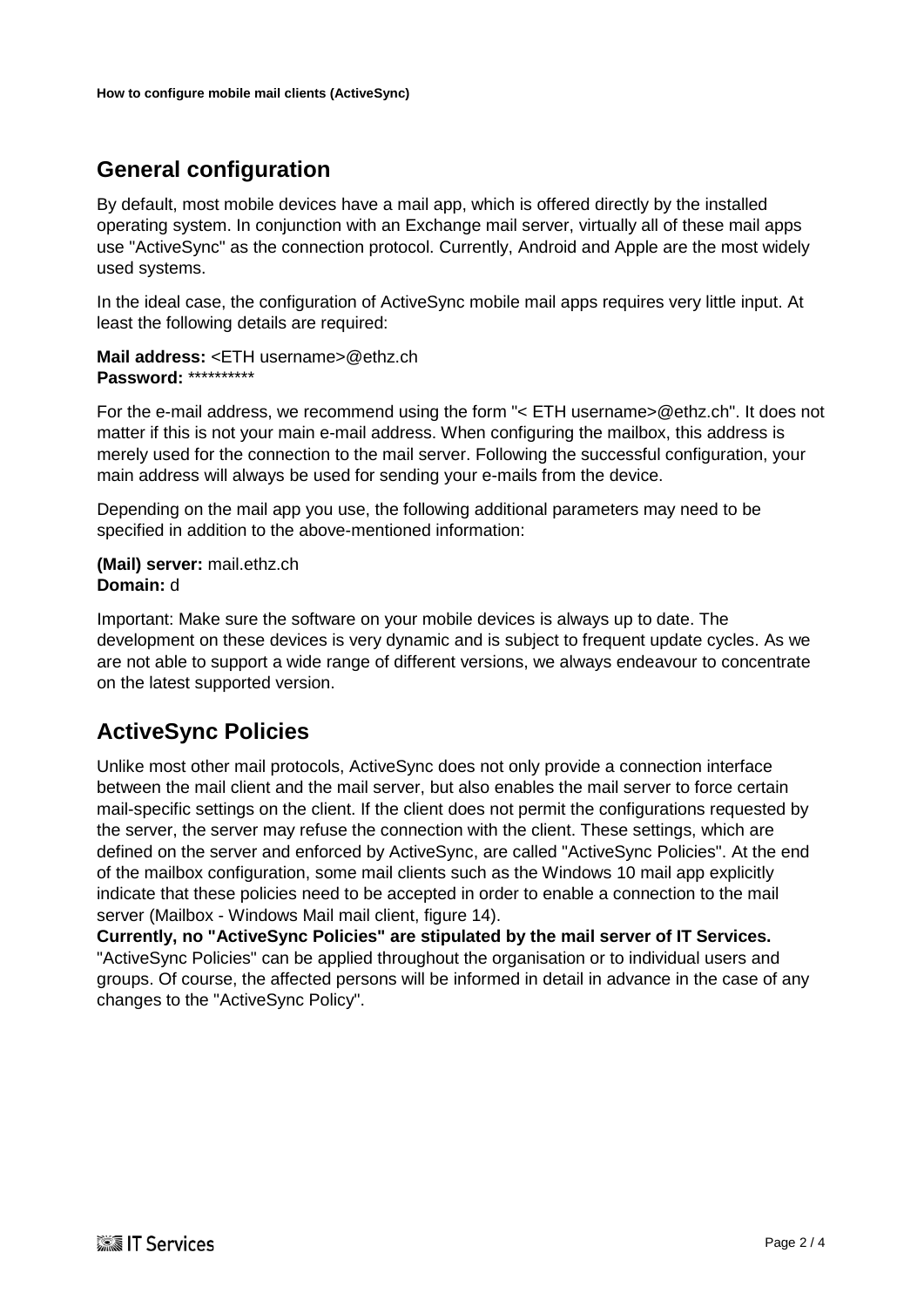## **iPhone**

The standard mail app on the iPhone can easily be connected to your ETH mailbox. Only a few steps are needed:

- Settings > Mail, Contacts, Calendars > Add Account
- From the list, select: Exchange
- Thereafter, two more details need to be entered:
	- E-Mail: < ETH username>@ethz.ch When configuring the mailbox, always enter your mail address in the form "<ETH username>@ethz.ch", even if this is not your main mail address. Your main mail address will be used nevertheless when sending e-mail.
	- Password: \*\*\*\*\*\*\*\*
- The description is optional. By default, the e-mail address is inserted.

## <span id="page-2-0"></span>**Android**

Unlike Apple/iOS, Android follows an entirely different approach. Instead of a centrally managed system, Android pursues a very free and open licence policy, which has resulted in a broad spectrum of system variants, versions and mail apps.

Though this system is very attractive, it is very difficult to support in terms of a consistent mail service. For this reason, we can only offer support for Android mail apps on a best-effort basis.

Usually, the following details should be sufficient for configuring most mail apps under Android:

• **Mail address:** <ETH username>@ethz.ch

When configuring the mailbox, always enter your e-mail address in the form "<ETH username>@ethz.ch", even if this is not your main mail address. Your main mail address will be used nevertheless when sending e-mail.

- **Passwort:** \*\*\*\*\*\*\*\*
- **Mail-Server:** mail.ethz.ch
- **Domain:** d

If these details are not sufficient to make the system work, please contact the IT support responsible for you or the manufacturer/seller of your device.